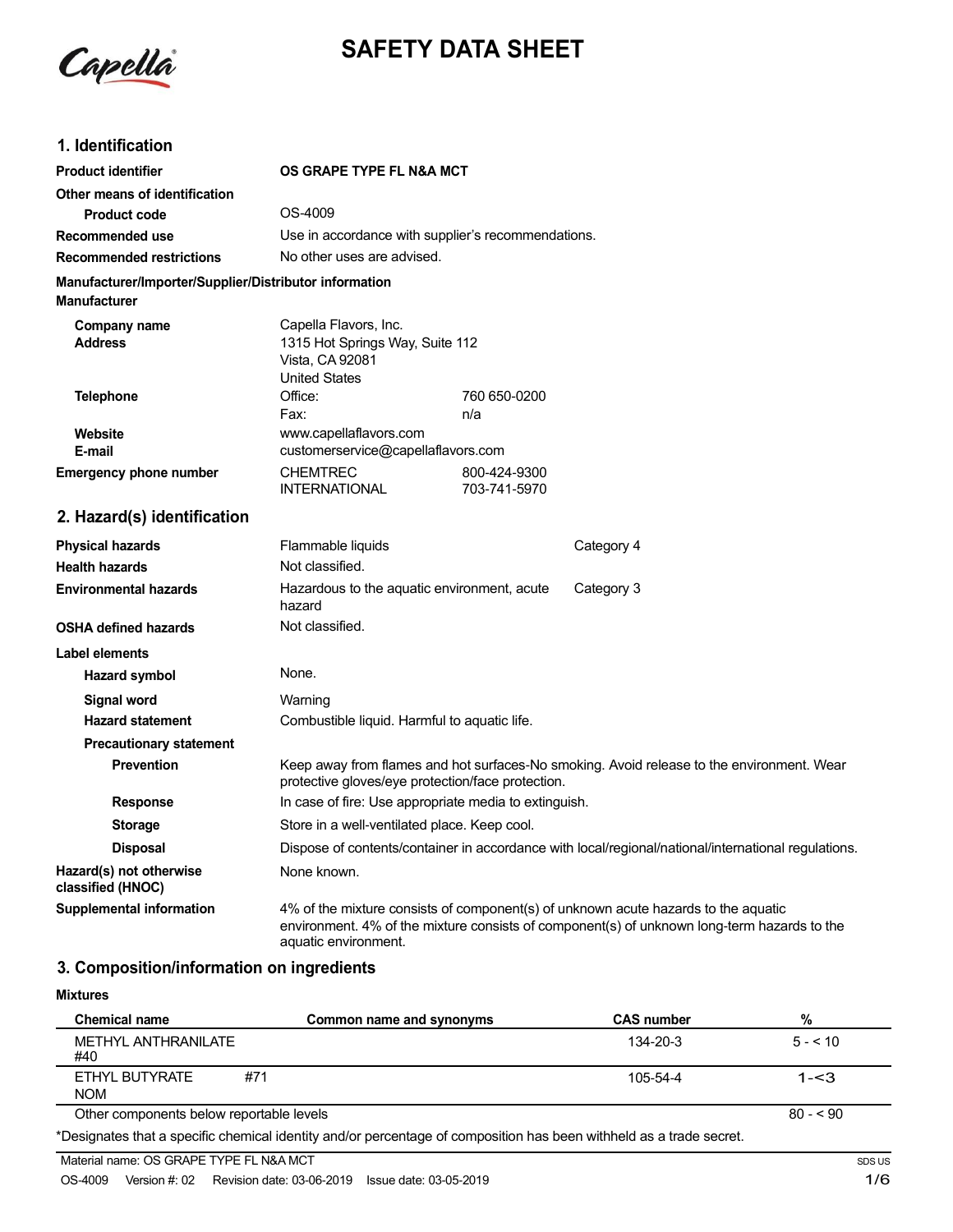### **4. First-aid measures**

| <b>Inhalation</b>                                                            | Move to fresh air. Call a physician if symptoms develop or persist.                                                 |
|------------------------------------------------------------------------------|---------------------------------------------------------------------------------------------------------------------|
| <b>Skin contact</b>                                                          | Wash off with soap and water. Get medical attention if irritation develops and persists.                            |
| Eye contact                                                                  | Rinse with water. Get medical attention if irritation develops and persists.                                        |
| Ingestion                                                                    | Rinse mouth. Get medical attention if symptoms occur.                                                               |
| <b>Most important</b><br>symptoms/effects, acute and<br>delayed              | Direct contact with eyes may cause temporary irritation.                                                            |
| Indication of immediate<br>medical attention and special<br>treatment needed | Provide general supportive measures and treat symptomatically.                                                      |
| <b>General information</b>                                                   | Ensure that medical personnel are aware of the material(s) involved, and take precautions to<br>protect themselves. |
| 5. Fire-fighting measures                                                    |                                                                                                                     |
| Suitable extinguishing media                                                 | Water fog. Foam. Dry chemical powder. Carbon dioxide (CO2).                                                         |
| Unsuitable extinguishing<br>media                                            | Do not use water jet as an extinguisher, as this will spread the fire.                                              |

**Specific hazards arising from the chemical Special protective equipment and precautions for firefighters Fire fighting equipment/instructions Specific methods General fire hazards** The product is combustible, and heating may generate vapors which may form explosive vapor/air mixtures. During fire, gases hazardous to health may be formed. Self-contained breathing apparatus and full protective clothing must be worn in case of fire. In case of fire and/or explosion do not breathe fumes. Move containers from fire area if you can do so without risk. Use standard firefighting procedures and consider the hazards of other involved materials. Combustible liquid.

### **6. Accidental release measures**

| Personal precautions,<br>protective equipment and<br>emergency procedures | Keep unnecessary personnel away. Keep people away from and upwind of spill/leak. Eliminate all<br>ignition sources (no smoking, flares, sparks, or flames in immediate area). Wear appropriate<br>protective equipment and clothing during clean-up. Ensure adequate ventilation. Local authorities<br>should be advised if significant spillages cannot be contained. For personal protection, see section<br>8 of the SDS. |
|---------------------------------------------------------------------------|------------------------------------------------------------------------------------------------------------------------------------------------------------------------------------------------------------------------------------------------------------------------------------------------------------------------------------------------------------------------------------------------------------------------------|
| Methods and materials for<br>containment and cleaning up                  | Eliminate all ignition sources (no smoking, flares, sparks, or flames in immediate area). Keep<br>combustibles (wood, paper, oil, etc.) away from spilled material. Prevent product from entering<br>drains.                                                                                                                                                                                                                 |
|                                                                           | Large Spills: Stop the flow of material, if this is without risk. Dike the spilled material, where this is<br>possible. Use a non-combustible material like vermiculite, sand or earth to soak up the product<br>and place into a container for later disposal. Following product recovery, flush area with water.                                                                                                           |
|                                                                           | Small Spills: Absorb with earth, sand or other non-combustible material and transfer to containers<br>for later disposal. Clean surface thoroughly to remove residual contamination.                                                                                                                                                                                                                                         |
|                                                                           | Never return spills to original containers for re-use. For waste disposal, see section 13 of the SDS.                                                                                                                                                                                                                                                                                                                        |
| <b>Environmental precautions</b>                                          | Avoid release to the environment. Inform appropriate managerial or supervisory personnel of all<br>environmental releases. Prevent further leakage or spillage if safe to do so. Avoid discharge into<br>drains, water courses or onto the ground.                                                                                                                                                                           |
| 7. Handling and storage                                                   |                                                                                                                                                                                                                                                                                                                                                                                                                              |
| Precautions for safe handling                                             | Keep away from open flames, hot surfaces and sources of ignition. When using do not smoke.<br>Provide adequate ventilation. Wear appropriate personal protective equipment. Avoid release to<br>the environment. Observe good industrial hygiene practices.                                                                                                                                                                  |
| Conditions for safe storage,<br>including any incompatibilities           | Keep away from heat, sparks and open flame. Store in a cool, dry place out of direct sunlight.<br>Store in tightly closed container. Store in a well-ventilated place. Keep in an area equipped with<br>sprinklers. Store away from incompatible materials (see Section 10 of the SDS).                                                                                                                                      |
| 8. Exposure controls/personal protection                                  |                                                                                                                                                                                                                                                                                                                                                                                                                              |

**Biological limit values** No biological exposure limits noted for the ingredient(s).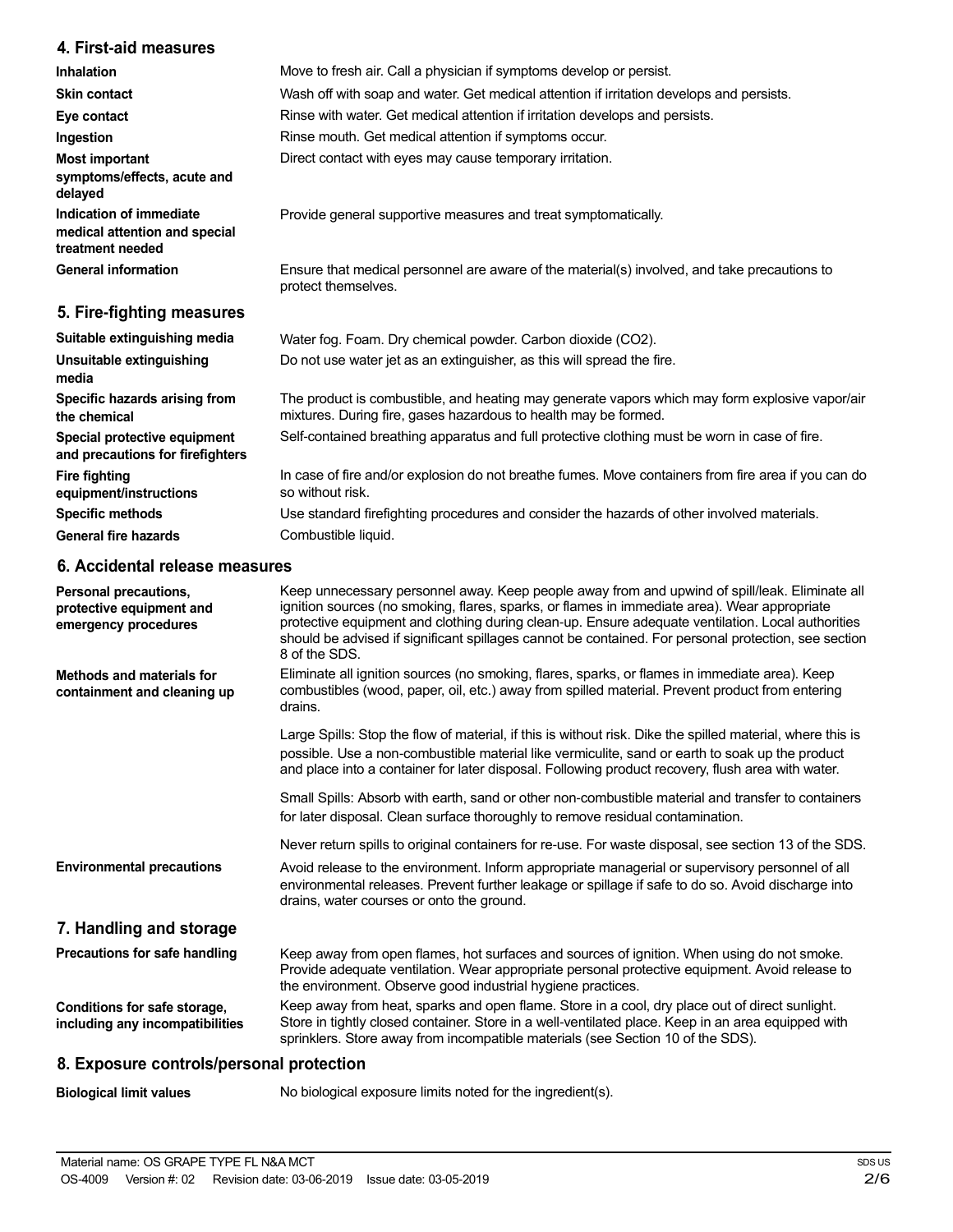| Appropriate engineering<br>controls      | Good general ventilation should be used. Ventilation rates should be matched to conditions. If<br>applicable, use process enclosures, local exhaust ventilation, or other engineering controls to<br>maintain airborne levels below recommended exposure limits. If exposure limits have not been<br>established, maintain airborne levels to an acceptable level. |
|------------------------------------------|--------------------------------------------------------------------------------------------------------------------------------------------------------------------------------------------------------------------------------------------------------------------------------------------------------------------------------------------------------------------|
|                                          | Individual protection measures, such as personal protective equipment                                                                                                                                                                                                                                                                                              |
| <b>Eye/face protection</b>               | Wear safety glasses with side shields (or goggles).                                                                                                                                                                                                                                                                                                                |
| <b>Skin protection</b>                   |                                                                                                                                                                                                                                                                                                                                                                    |
| <b>Hand protection</b>                   | Wear appropriate chemical resistant gloves.                                                                                                                                                                                                                                                                                                                        |
| Other                                    | Wear suitable protective clothing.                                                                                                                                                                                                                                                                                                                                 |
| <b>Respiratory protection</b>            | If engineering controls do not maintain airborne concentrations below recommended exposure<br>limits (where applicable) or to an acceptable level (in countries where exposure limits have not<br>been established), an approved respirator must be worn.                                                                                                          |
| <b>Thermal hazards</b>                   | Wear appropriate thermal protective clothing, when necessary.                                                                                                                                                                                                                                                                                                      |
| <b>General hygiene</b><br>considerations | When using do not smoke. Always observe good personal hygiene measures, such as washing<br>after handling the material and before eating, drinking, and/or smoking. Routinely wash work<br>clothing and protective equipment to remove contaminants.                                                                                                               |

# **9. Physical and chemical properties**

| <b>Appearance</b>                                 |                               |
|---------------------------------------------------|-------------------------------|
| <b>Physical state</b>                             | Liquid.                       |
| Form                                              | Liquid.                       |
| Color                                             | Not available.                |
| Odor                                              | Not available.                |
| <b>Odor threshold</b>                             | Not available.                |
| рH                                                | Not available.                |
| Melting point/freezing point                      | 76.1 °F (24.5 °C) estimated   |
| Initial boiling point and boiling<br>range        | 492.8 °F (256 °C) estimated   |
| <b>Flash point</b>                                | 161.2 °F (71.8 °C) Closed Cup |
| <b>Evaporation rate</b>                           | Not available.                |
| Flammability (solid, gas)                         | Not applicable.               |
| Upper/lower flammability or explosive limits      |                               |
| <b>Flammability limit - lower</b><br>$(\%)$       | Not available.                |
| <b>Flammability limit - upper</b><br>(%)          | Not available.                |
| Explosive limit - lower (%)                       | Not available.                |
| Explosive limit - upper (%)                       | Not available.                |
| Vapor pressure                                    | 0.04 hPa estimated            |
| Vapor density                                     | Not available.                |
| <b>Relative density</b>                           | Not available.                |
| Solubility(ies)                                   |                               |
| Solubility (water)                                | Not available.                |
| <b>Partition coefficient</b><br>(n-octanol/water) | Not available.                |
| <b>Auto-ignition temperature</b>                  | Not available.                |
| <b>Decomposition temperature</b>                  | Not available.                |
| Viscositv                                         | Not available.                |
| <b>Other information</b>                          |                               |
| <b>Explosive properties</b>                       | Not explosive.                |
| <b>Flammability class</b>                         | Combustible IIIA estimated    |
| <b>Oxidizing properties</b>                       | Not oxidizing.                |
| <b>Refractive index</b>                           | 1.4404 - 1.4704               |
|                                                   |                               |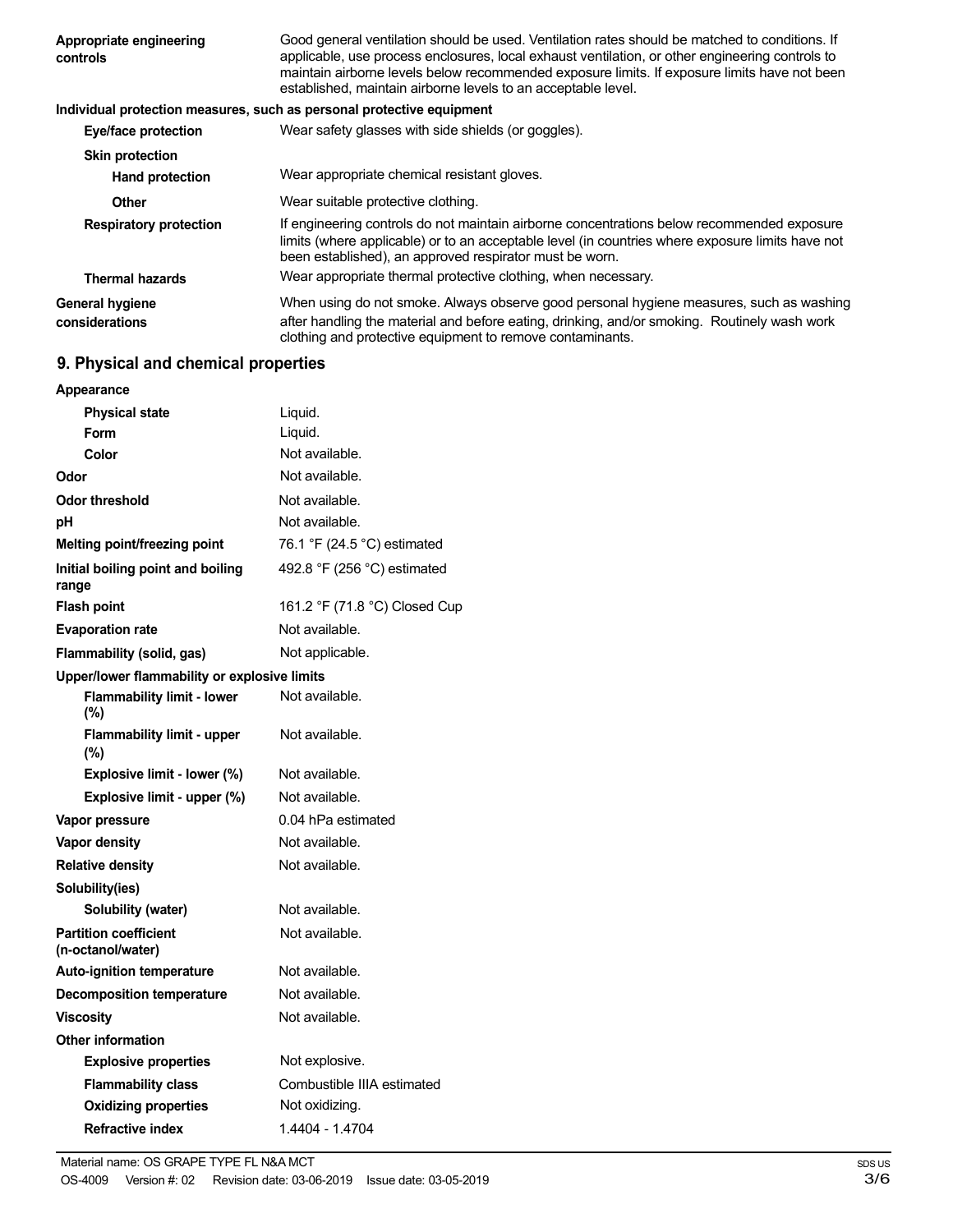# **10. Stability and reactivity**

| <b>Reactivity</b>                            | The product is stable and non-reactive under normal conditions of use, storage and transport.                                                                            |
|----------------------------------------------|--------------------------------------------------------------------------------------------------------------------------------------------------------------------------|
| <b>Chemical stability</b>                    | Material is stable under normal conditions.                                                                                                                              |
| <b>Possibility of hazardous</b><br>reactions | No dangerous reaction known under conditions of normal use.                                                                                                              |
| <b>Conditions to avoid</b>                   | Keep away from heat, hot surfaces, sparks, open flames and other ignition sources. Avoid<br>temperatures exceeding the flash point. Contact with incompatible materials. |
| Incompatible materials                       | Strong oxidizing agents. Peroxides. Phenols.                                                                                                                             |
| <b>Hazardous decomposition</b><br>products   | No hazardous decomposition products are known.                                                                                                                           |

# **11. Toxicological information**

#### **Information on likely routes of exposure**

| <b>Inhalation</b>                                 | No adverse effects due to inhalation are expected.       |
|---------------------------------------------------|----------------------------------------------------------|
| <b>Skin contact</b>                               | No adverse effects due to skin contact are expected.     |
| Eye contact                                       | Direct contact with eyes may cause temporary irritation. |
| Ingestion                                         | Expected to be a low ingestion hazard.                   |
| Symptoms related to the<br>physical, chemical and | Direct contact with eyes may cause temporary irritation. |

**toxicological characteristics**

## **Information on toxicological effects**

**Acute toxicity**

| <b>Components</b>                                                             | <b>Species</b>                                                                                                      | <b>Test Results</b> |
|-------------------------------------------------------------------------------|---------------------------------------------------------------------------------------------------------------------|---------------------|
| <b>METHYL ANTHRANILATE</b>                                                    | #40 (CAS 134-20-3)                                                                                                  |                     |
| <u>Acute</u>                                                                  |                                                                                                                     |                     |
| Oral                                                                          |                                                                                                                     |                     |
| LD50                                                                          | Rat                                                                                                                 | 2910 mg/kg          |
| <b>Skin corrosion/irritation</b>                                              | Prolonged skin contact may cause temporary irritation.                                                              |                     |
| Serious eye damage/eye<br>irritation                                          | Direct contact with eyes may cause temporary irritation.                                                            |                     |
| Respiratory or skin sensitization                                             |                                                                                                                     |                     |
| <b>Respiratory sensitization</b>                                              | Not a respiratory sensitizer.                                                                                       |                     |
| <b>Skin sensitization</b>                                                     | This product is not expected to cause skin sensitization.                                                           |                     |
| Germ cell mutagenicity                                                        | No data available to indicate product or any components present at greater than 0.1% are<br>mutagenic or genotoxic. |                     |
| Carcinogenicity                                                               | Not classifiable as to carcinogenicity to humans.                                                                   |                     |
| IARC Monographs. Overall Evaluation of Carcinogenicity                        |                                                                                                                     |                     |
| Not listed.                                                                   | OSHA Specifically Regulated Substances (29 CFR 1910.1001-1052)                                                      |                     |
| Not regulated.<br>US. National Toxicology Program (NTP) Report on Carcinogens |                                                                                                                     |                     |
| Not listed.                                                                   |                                                                                                                     |                     |
| <b>Reproductive toxicity</b>                                                  | This product is not expected to cause reproductive or developmental effects.                                        |                     |
| Specific target organ toxicity -<br>single exposure                           | Not classified.                                                                                                     |                     |
| Specific target organ toxicity -<br>repeated exposure                         | Not classified.                                                                                                     |                     |
| <b>Aspiration hazard</b>                                                      | Not an aspiration hazard.                                                                                           |                     |
| 12. Ecological information                                                    |                                                                                                                     |                     |
| <b>Ecotoxicity</b>                                                            | Harmful to aquatic life.                                                                                            |                     |
| Persistence and degradability<br><b>Bioaccumulative potential</b>             | No data is available on the degradability of any ingredients in the mixture.                                        |                     |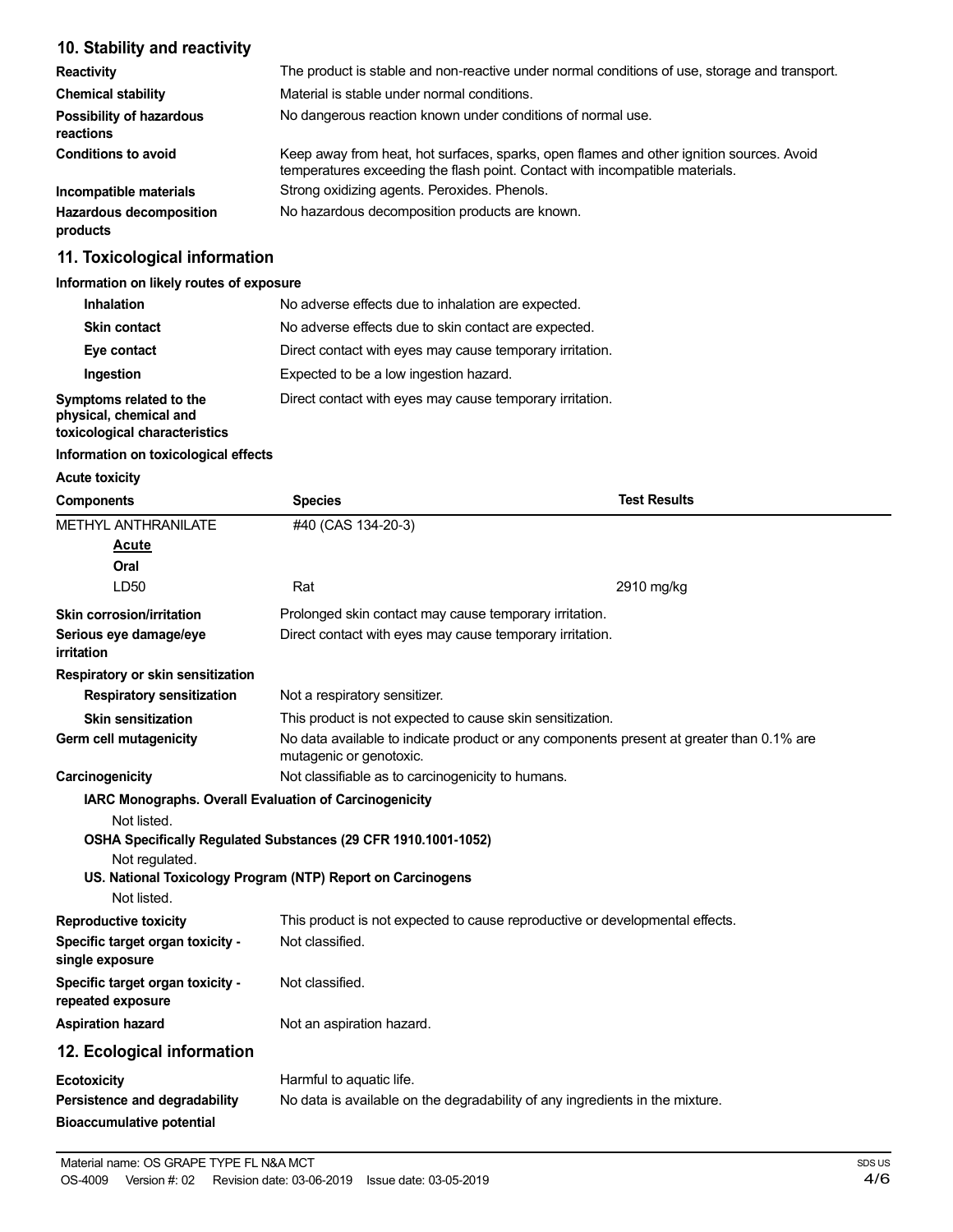| Partition coefficient n-octanol / water (log Kow)<br>ETHYL BUTYRATE                                | #71 NOM<br>1.73                                                                                                                                                                                                                                                                                                                                                                                                                      |  |
|----------------------------------------------------------------------------------------------------|--------------------------------------------------------------------------------------------------------------------------------------------------------------------------------------------------------------------------------------------------------------------------------------------------------------------------------------------------------------------------------------------------------------------------------------|--|
| <b>Mobility in soil</b>                                                                            | No data available.                                                                                                                                                                                                                                                                                                                                                                                                                   |  |
| Other adverse effects                                                                              | No other adverse environmental effects (e.g. ozone depletion, photochemical ozone creation<br>potential, endocrine disruption, global warming potential) are expected from this component.                                                                                                                                                                                                                                           |  |
| 13. Disposal considerations                                                                        |                                                                                                                                                                                                                                                                                                                                                                                                                                      |  |
| <b>Disposal instructions</b>                                                                       | Collect and reclaim or dispose in sealed containers at licensed waste disposal site. Incinerate the<br>material under controlled conditions in an approved incinerator. Do not allow this material to drain<br>into sewers/water supplies. Do not contaminate ponds, waterways or ditches with chemical or used<br>container. Dispose of contents/container in accordance with local/regional/national/international<br>regulations. |  |
| <b>Local disposal regulations</b>                                                                  | Dispose in accordance with all applicable regulations.                                                                                                                                                                                                                                                                                                                                                                               |  |
| Hazardous waste code                                                                               | D002: Waste Corrosive material $[PH \le 2$ or $= > 12.5$ , or corrosive to steel<br>The waste code should be assigned in discussion between the user, the producer and the waste<br>disposal company.                                                                                                                                                                                                                                |  |
| Waste from residues / unused<br>products                                                           | Dispose of in accordance with local regulations. Empty containers or liners may retain some<br>product residues. This material and its container must be disposed of in a safe manner (see:<br>Disposal instructions).                                                                                                                                                                                                               |  |
| <b>Contaminated packaging</b>                                                                      | Since emptied containers may retain product residue, follow label warnings even after container is<br>emptied. Empty containers should be taken to an approved waste handling site for recycling or<br>disposal.                                                                                                                                                                                                                     |  |
| 14. Transport information                                                                          |                                                                                                                                                                                                                                                                                                                                                                                                                                      |  |
| <b>DOT</b>                                                                                         |                                                                                                                                                                                                                                                                                                                                                                                                                                      |  |
| Not regulated as dangerous goods.                                                                  |                                                                                                                                                                                                                                                                                                                                                                                                                                      |  |
| <b>IATA</b>                                                                                        |                                                                                                                                                                                                                                                                                                                                                                                                                                      |  |
| Not regulated as dangerous goods.<br><b>IMDG</b>                                                   |                                                                                                                                                                                                                                                                                                                                                                                                                                      |  |
| Not regulated as dangerous goods.                                                                  |                                                                                                                                                                                                                                                                                                                                                                                                                                      |  |
| Transport in bulk according to<br>Annex II of MARPOL 73/78 and<br>the IBC Code                     | Not established.                                                                                                                                                                                                                                                                                                                                                                                                                     |  |
| 15. Regulatory information                                                                         |                                                                                                                                                                                                                                                                                                                                                                                                                                      |  |
| <b>US federal regulations</b>                                                                      | This product is a "Hazardous Chemical" as defined by the OSHA Hazard Communication<br>Standard, 29 CFR 1910.1200.                                                                                                                                                                                                                                                                                                                    |  |
| <b>Toxic Substances Control Act (TSCA)</b>                                                         |                                                                                                                                                                                                                                                                                                                                                                                                                                      |  |
|                                                                                                    | TSCA Section 12(b) Export Notification (40 CFR 707, Subpt. D)                                                                                                                                                                                                                                                                                                                                                                        |  |
| Not regulated.                                                                                     |                                                                                                                                                                                                                                                                                                                                                                                                                                      |  |
| <b>CERCLA Hazardous Substance List (40 CFR 302.4)</b>                                              |                                                                                                                                                                                                                                                                                                                                                                                                                                      |  |
| Not listed.<br>SARA 304 Emergency release notification                                             |                                                                                                                                                                                                                                                                                                                                                                                                                                      |  |
| Not regulated.<br>OSHA Specifically Regulated Substances (29 CFR 1910.1001-1052)<br>Not regulated. |                                                                                                                                                                                                                                                                                                                                                                                                                                      |  |
| Superfund Amendments and Reauthorization Act of 1986 (SARA)                                        |                                                                                                                                                                                                                                                                                                                                                                                                                                      |  |
| SARA 302 Extremely hazardous substance<br>Not listed.                                              |                                                                                                                                                                                                                                                                                                                                                                                                                                      |  |
| SARA 311/312 Hazardous<br>chemical                                                                 | No (Exempt)                                                                                                                                                                                                                                                                                                                                                                                                                          |  |

# **SARA 313 (TRI reporting)**

Not regulated.

## **Other federal regulations**

**Clean Air Act (CAA) Section 112 Hazardous Air Pollutants (HAPs) List**

Not regulated.

**Clean Air Act (CAA) Section 112(r) Accidental Release Prevention (40 CFR 68.130)**